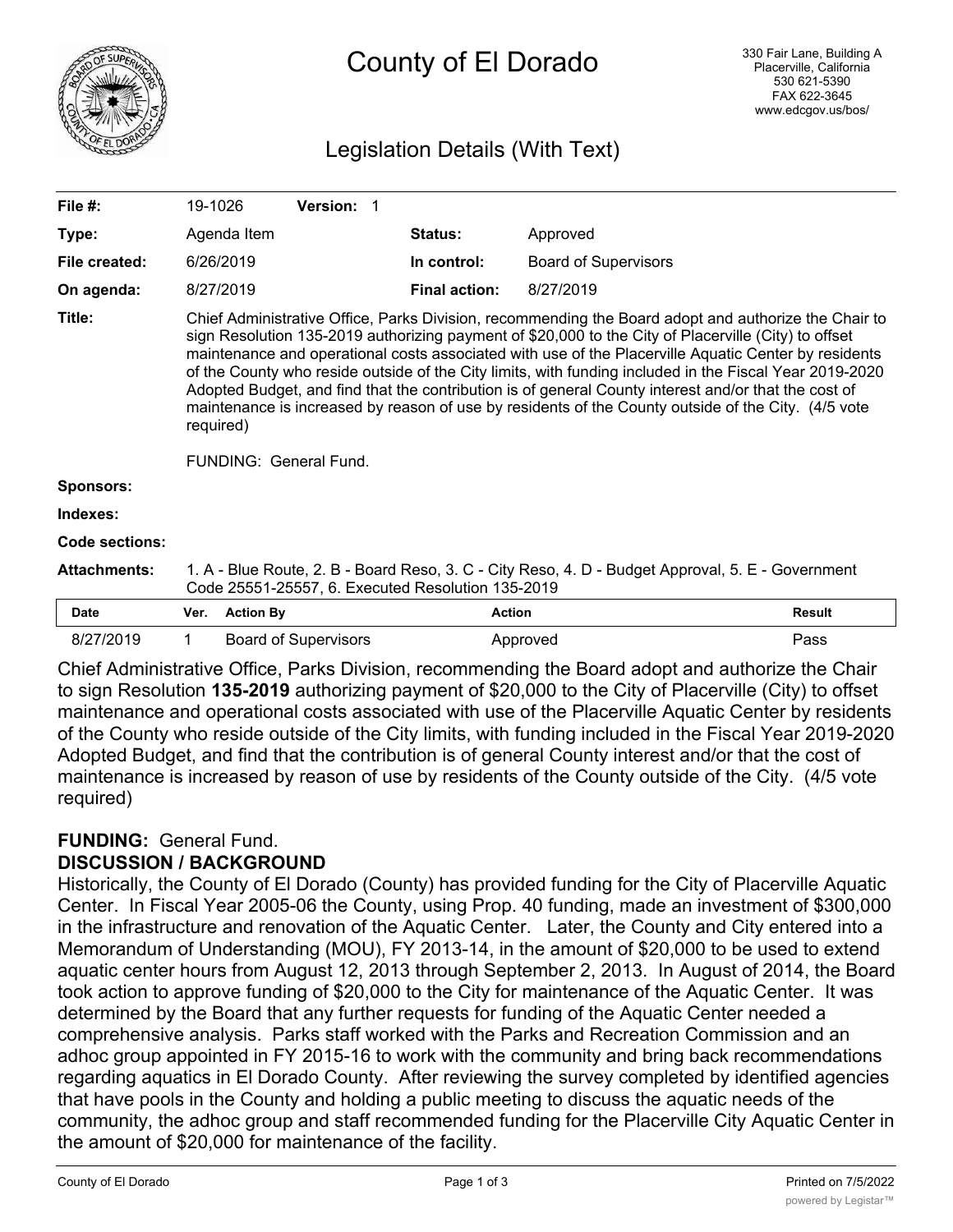In FY 2016-17 and FY 2017-18, the County budgeted and the Board authorized the payment of \$20,000 to offset maintenance and operational costs associated with the Aquatic Center. On April 3, 2018 and November 20, 2018, the Board received requests for \$20,000 in financial assistance from the City of Placerville and authorized the payment of \$20,000 to offset maintenance and operational costs associated with the Aquatic Center. These funds were budgeted by the County for FY 2017-18 and 2018-19. The funds provided were used in part to: 1) replace the diving board, pool sweep and pump, 2) repair the handicap lift and main pool heater, 3) replace the heating and air unit in the pool office, 4) purchase chemicals and propane for pool maintenance.

On June 11, 2019, the City of Placerville approved a Resolution #8752, requesting \$20,000 in financial assistance from El Dorado County for Fiscal Year 2019-20 to offset some of the operational costs associated with providing a comprehensive aquatic program at the City of Placerville Aquatic Center. Pursuant to Government Code section 25553, upon receiving a certified copy of the resolution, if the Board of Supervisors finds by a four-fifths vote that the cost of maintenance is increased by reason of use by residents of the county outside of the City, it may determine to extend aid to the city for the purpose in an amount to be fixed by resolution, but not exceeding the amount requested by the legislative body of the City. The City will report to the County the disposition of the funding within one year from the time it is received.

The County's contribution will provide for ongoing maintenance of the facility including but not limited to: 1) the addition of dual start/stop stations added for the slide and kiddie pool \$2,612.93, 2) pool heater repairs, \$3,548.52, 3) pool pump leak repairs \$3,214.64, 4) chemical controller repairs/Ethernet, \$4,636.53, 5) new acid tank, \$616.73, 6) two new pool grates/does not include install, \$1,329.52, 7) purchase of tot docks for swimming lessons, \$1,402.86, 8) replacement of deck chairs and tables \$2,671.72. In addition to capital outlay expenses, additional funds are being spent on pool chemicals and propane. The total annual operating maintenance budget for the facility is \$156,624.00. The annual aquatics program budget (recreation programs) is \$300,895. The City's recreation budget, which includes the pool, typically runs at about a \$100,000 deficit annually.

For FY 2019-20, funding was included in the Chief Administrative Office, Parks Division budget, which the El Dorado County Board of Supervisors approved with the adoption of the FY 2019-20 budget. Any future year funding will require discussion and approval through the county's annual budget process.

Pursuant to California Government Code section 25553, the County can extend aid to the City if the cost of maintenance is increased by reason of use by non-city residents. The City has conducted numerous surveys over the seasons and consistently found approximately 12% of the users of their Aquatic Center were reported as city residents, leaving the majority of the users (approximately 88%) identified as non-city residents. The Aquatic Center, located at 301 Benham Street, Placerville, CA, each year incurs increases to the overall costs pertaining to the operations and maintenance of the pool based on the use by non-city residents. Those increased costs are associated with but not limited to water treatment products, replacement or repair of equipment, general facility maintenance and staff salaries.

Policy 9.1.1.7 of the El Dorado County General Plan, Parks and Recreation Element states that the County should encourage and support efforts of independent recreation districts to provide parks and recreation facilities. The joint efforts of Community Service Districts, independent recreation districts, school districts, cities, and the County to provide parks and recreation facilities shall also be